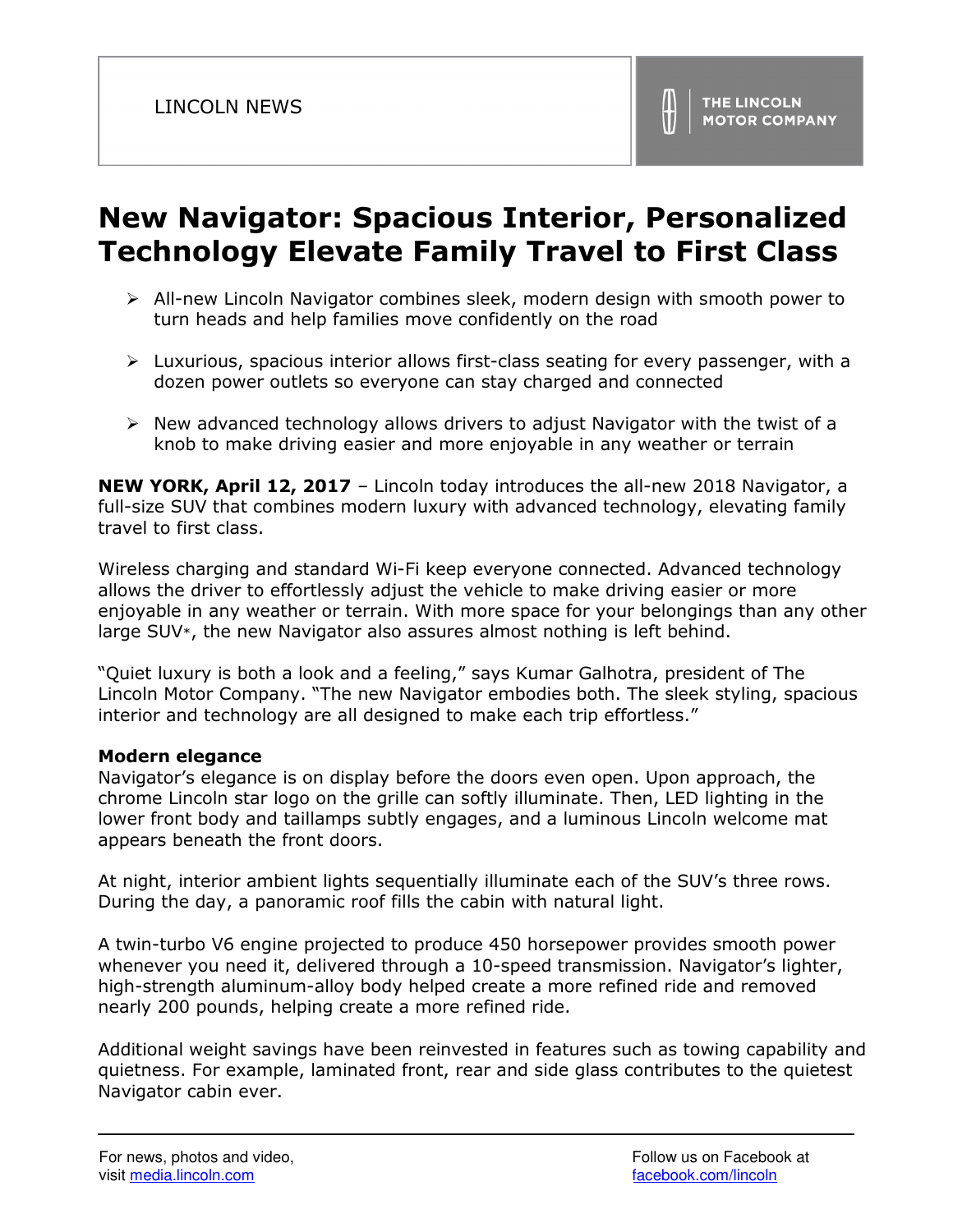The all-new Navigator offers speed-dependent adaptive lighting, a new Lincoln technology that provides a wider spread of light at lower speeds for increased visibility helpful when driving through residential areas. As the vehicle accelerates, the beam of light narrows to help eliminate the glare off signs or other distractions.

Beneath the sleek interior are inclination and intrusion sensors, which trigger the vehicle's alarm if someone attempts to move or enter the vehicle.

## **Spacious, luxurious interior**

Inside, spaciousness comes in all three rows, including storage in each to keep the cabin clean and organized. The all-new Navigator's advanced cargo management system offers an adjustable shelf behind the rear seats that allows clients to create storage customized to their needs.

Even with the vehicle parked on an incline, the feature ensures groceries won't roll out when the liftgate is opened.

The interior layout is clean and uncluttered, with a simple, soothing ambience.

"When designing the Navigator, we put an emphasis on ultra-luxury touch points," says David Woodhouse, Lincoln design director. "We took everything the customer would see and touch, and made sure it would look and feel a little more exuberant, a little more indulgent and incredibly beautiful."

Staying connected is easy in the all-new Navigator with six USB ports, four 12-volt power outlets and a 110-volt plug. An available wireless phone charger in the first-row center console media bin eliminates tangled cords.

The client experience is further elevated through Lincoln's new Personal Profile. It uses the key fob to recall individual driver settings. It uses the key fob to recall individual driver preferences for adapting seat, mirror and pedal positions, as well as climate control and entertainment settings.

# **First-class seating for all**

Even when the new Navigator is fully packed, each occupant can sit in comfort. The driver and front-seat passenger can enjoy Perfect Position Seats, which offer massage, heating and cooling, and can be adjusted up to 30 different ways.

Standard SYNC® 3 with both Apple CarPlay™ and Android Auto™ compatibility enables clients to manage audio, phone, navigation and more from the vehicle touch screen or steering wheel-mounted controls. Second-row passengers have their own audio and climate control, while third-row seats feature power recline capability.

An available rear-seat entertainment system allows passengers to stream content wirelessly with an Android device to one of the 10-inch adjustable screens mounted on the rear of the front seats.